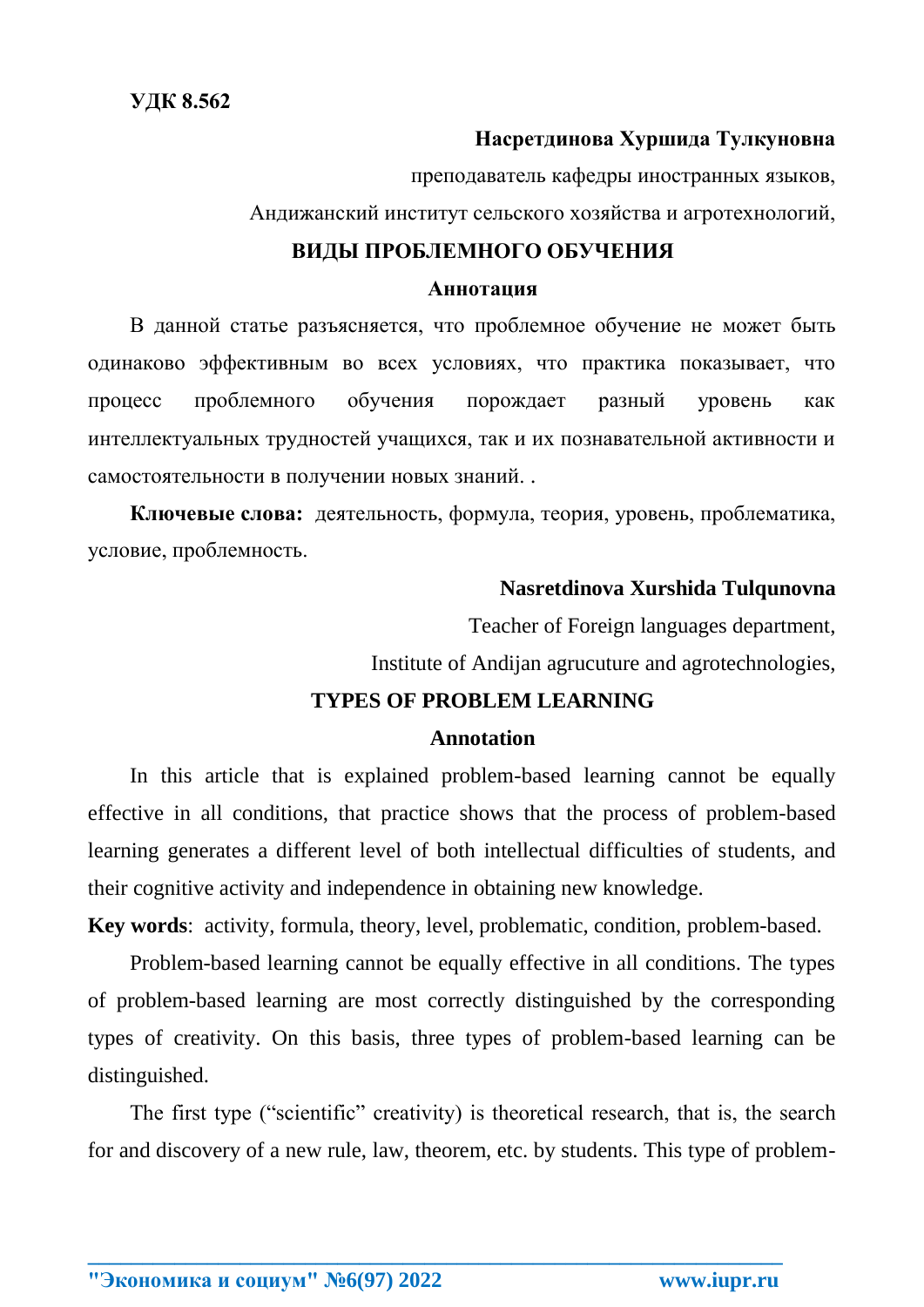based learning is based on the formulation and solution of theoretical learning problems.

The second type (practical creativity) is the search for a practical solution, that is, the search for a way to apply known knowledge in a new situation, design, invention. This type of problem-based learning is based on the formulation and solution of practical learning problems.

The third type (artistic creativity) is an artistic representation of reality based on creative imagination, including literary compositions, drawing, writing a piece of music, playing, etc.

All types of problem-based learning are characterized by the presence of reproductive, productive and creative activity of the student, the presence of a search and solution to the problem. They can be carried out with various forms of organization of the pedagogical process. However, the first type is most often found in the classroom, where there is an individual, group and frontal problem solving. The second - in laboratory, practical classes. The third type is in the classroom and in extracurricular activities.

It is quite clear that each type of problem-based learning, as an internally differentiated activity, has a complex structure, which, depending on many factors, gives different learning outcomes.

Each of the listed types of problem-based learning can proceed with a different degree of cognitive activity of the student. Determining this degree is important for managing the process of forming students' cognitive independence.

Each type corresponds to one of the most important conditions for problembased learning - the presence of a certain level of cognitive independence of the student.

Having studied the psychological and pedagogical literature on issues of problem-based learning, we found out that it is called problem-based not because students learn all the educational material only by independently solving problems and "discovering" new concepts. Here there are explanations of the teacher, and the reproductive activity of the teacher, and the setting of tasks, and the performance of

**\_\_\_\_\_\_\_\_\_\_\_\_\_\_\_\_\_\_\_\_\_\_\_\_\_\_\_\_\_\_\_\_\_\_\_\_\_\_\_\_\_\_\_\_\_\_\_\_\_\_\_\_\_\_\_\_\_\_\_\_\_\_\_\_**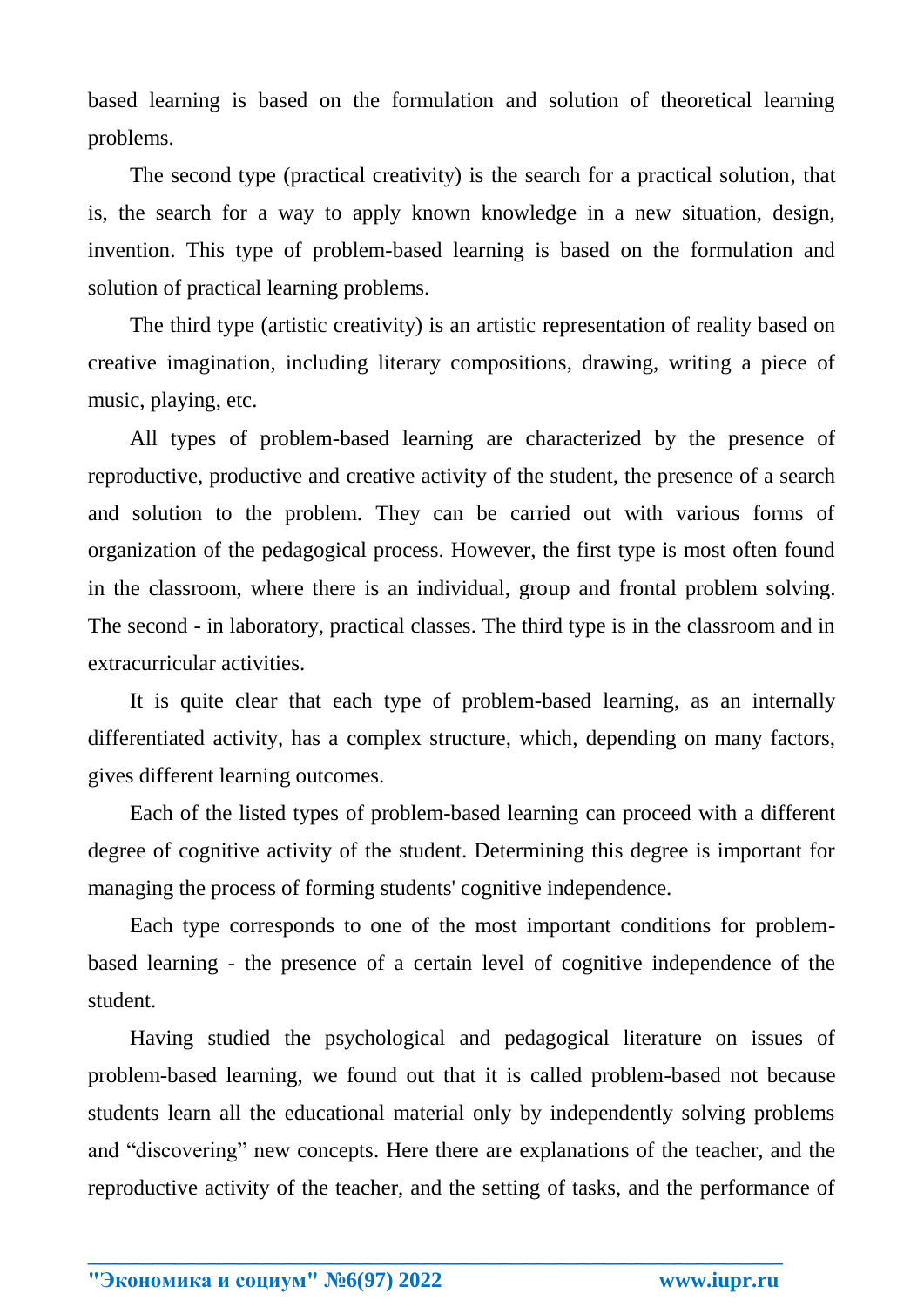exercises by students. But the organization of the educational process is based on the principle of problems, and the systematic solution of educational problems is a characteristic feature of this type of education. Since the whole system of methods is aimed at the comprehensive development of the student, the development of his cognitive needs, the formation of an intellectually active personality, problem-based learning is truly developing.

Problem-based learning is based on the principle of problematicity, implemented through various types of learning problems and through a combination of reproductive, productive and creative activities of the student.

Should all learning be problem-based?

Not all, if by problem-based learning we mean only the solution of educational problems and only the independent assimilation of all educational material. All learning should be developmental, in which independent assimilation of knowledge by solving educational problems, through discoveries is combined with the reproductive assimilation of knowledge presented by the teacher or student. The student cannot and should not repeat the entire historical path of the development of human knowledge. But he must repeat the principles of this development and the generalized modes of action in order to assimilate them and develop in himself methods of creative activity.

Problem-based learning means to understand it as a type of learning that provides, in combination with the traditional and the new that has been introduced into pedagogy by many researchers and practitioners, the development of the entire set of feelings and reason, the student's thinking and his memory, the development of a holistic, intellectually active personality.

Education cannot be considered developing if the patterns of problem-based learning (principle of problematicness, problem situation) are not used.

Thus, the problematic type of education does not solve all educational and educational tasks, therefore it cannot replace the entire education system, which includes different types, methods, and organization of the educational process. But

**\_\_\_\_\_\_\_\_\_\_\_\_\_\_\_\_\_\_\_\_\_\_\_\_\_\_\_\_\_\_\_\_\_\_\_\_\_\_\_\_\_\_\_\_\_\_\_\_\_\_\_\_\_\_\_\_\_\_\_\_\_\_\_\_**